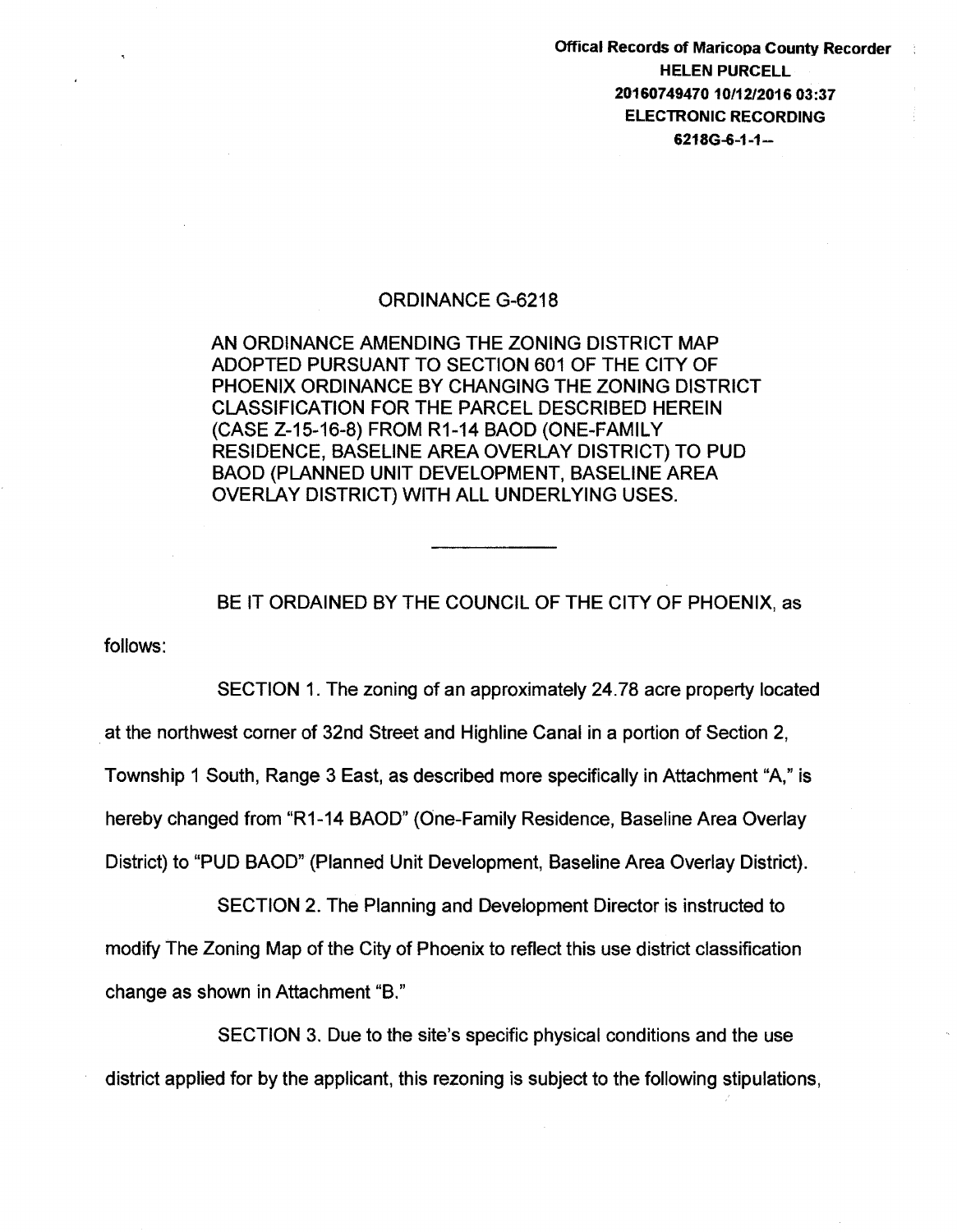violation of which shall be treated in the same manner as a violation of the City of

Phoenix Zoning Ordinance:

- 1. An updated Development Narrative for the Navarro Groves PUD reflecting the changes approved through this request shall be submitted to the Planning and Development Department within 30 days of City Council approval of this request. The updated Development Narrative shall be consistent with the Development Narrative date stamped July 26, 2016, as modified by the following stipulations:
	- A. Revise all graphics and references to fences and walls (including Section H.1 and Figures 7, 8, and 10) to provide a minimum of 2-feet of view fencing over 4-feet of solid wall for the rear yards of Lots 4-17, as approved by the Planning and Development Department.
	- B. Create a new Section H.4 titled "Residential Driveway Standards." Renumber existing Sections H.4-H.10 accordingly. This section shall read: "Single-family residential driveways shall be constructed of a decorative brick, interlocking concrete paver, or other alternative surface compatible with an agricultural or rural character as approved by the Planning and Development Department. Alternative surfaces will comply with the City of Phoenix alternative dustproofing regulations."
	- C. Create a new section H.5 titled "Project Entry- Curbing." Renumber existing Sections H.5-H.10 accordingly. This section shall read: "ribbon curbing shall be provided along all sides of the driveways in the project entry as depicted in Figure 12."
- 2. The developer shall update all existing off-site street improvements (sidewalks, curb ramps, and driveways) to current ADA guidelines.
- 3. The developer shall dedicate a 30-foot wide multi-use trail easement (MUTE) along the west side of 32nd Street and construct a multi-use trail within the easement as indicated in Section 429 of the City of Phoenix MAG Supplement, and as approved by the Parks and Recreation Department and Planning and Development Department.
- 4. The property owner shall record a Notice to Prospective Purchasers of Proximity to Airport in order to disclose the existence, and operational characteristics of City of Phoenix Sky Harbor International Airport (PHX) to future owners or tenants of the property. The form and content of such documents shall be according to the templates and instructions provided which have been reviewed and approved by the City Attorney.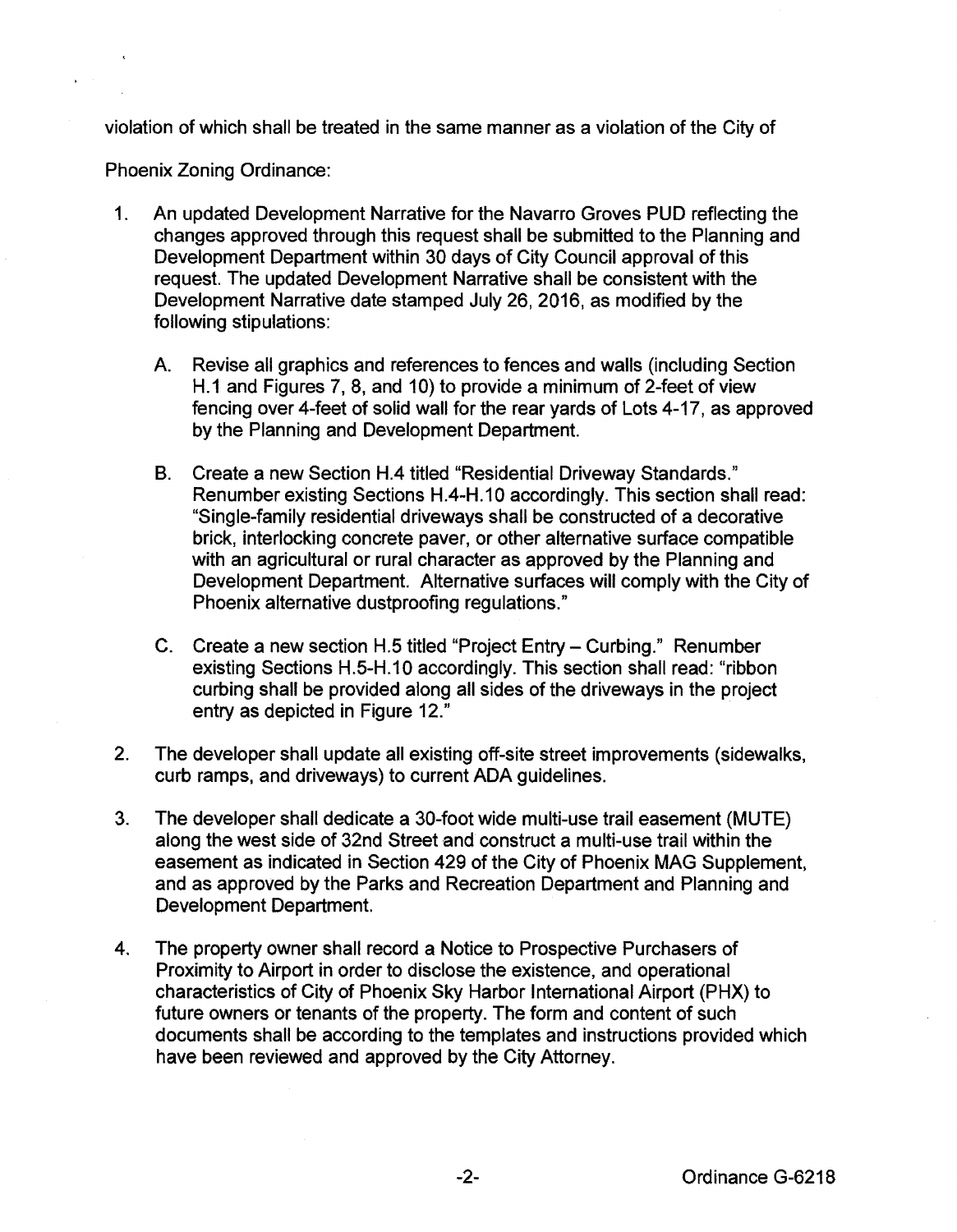- 5. The developer shall provide an approximately 1 0-foot wide private irrigation pipeline easement within the multi-use trail easement (MUTE) as required in Stipulation 3, as approved by the Planning and Development Department.
- 6. Prior to final site plan approval, the property owner shall record documents that disclose to purchasers of the property the existence and operational characteristics of nearby irrigation and farming activities that may cause adverse noise, odors, dust, and other impacts. The form and content of such documents shall be according to the templates and instructions provided which have been reviewed and approved by the City Attorney.

SECTION 4. If any section, subsection, sentence, clause, phrase or

portion of this ordinance is for any reason held to be invalid or unconstitutional by the

decision of any court of competent jurisdiction, such decision shall not affect the validity

of the remaining portions hereof.

PASSED by the Council of the City of Phoenix this 5th day of October,

2016. ATTEST: **City Clerk** O FORM: **PROMED AS** Acting City Attorney <sup>תחק</sup> REVIEWED BY: **ACTING City Manager** 

Attachments: A - Legal Description (2 Pages) B- Ordinance Location Map (1 Page)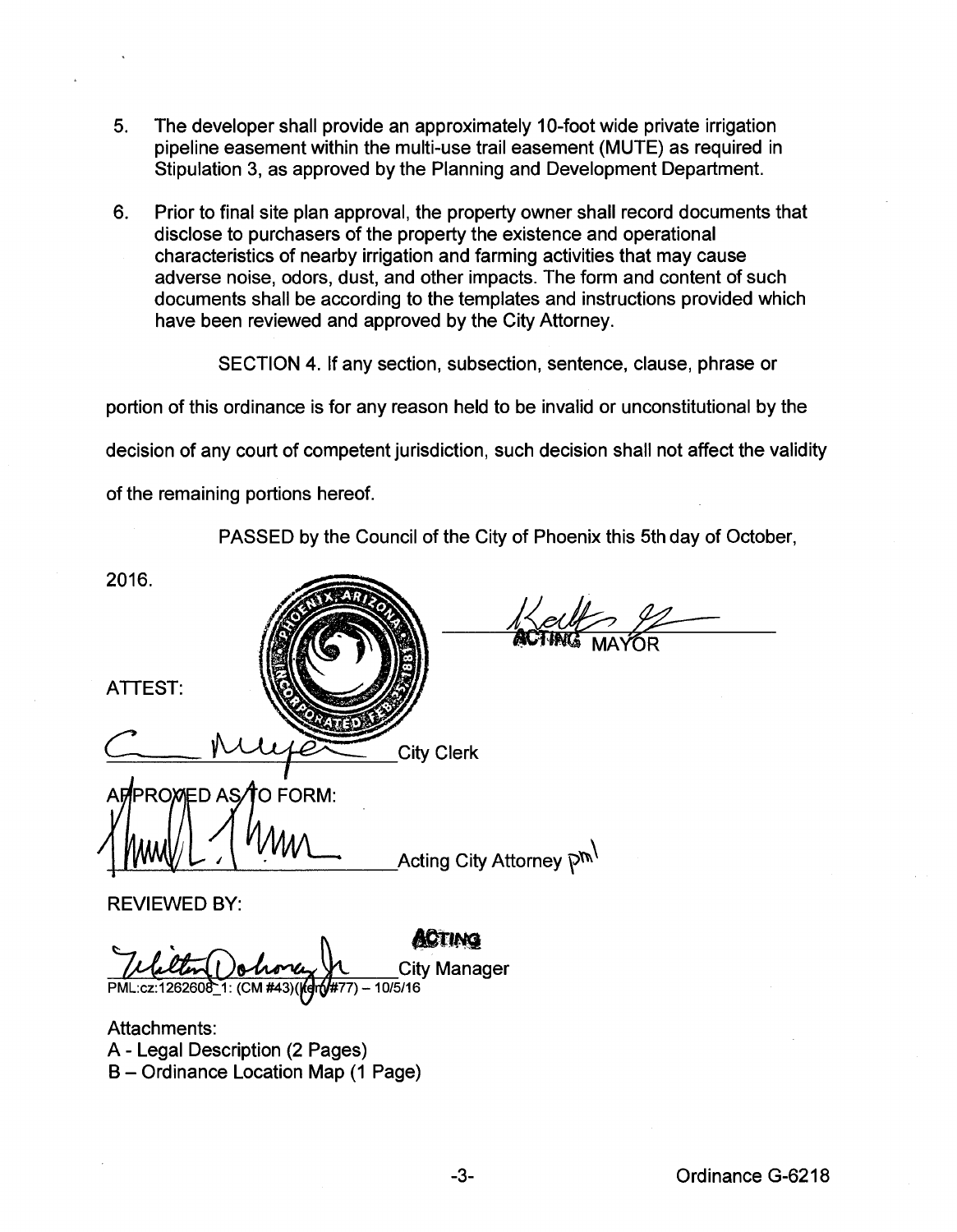## ATTACHMENT A

## LEGAL DESCRIPTION FOR Z-15-16-8

THAT PORTION OF THE SOUTHEAST QUARTER OF THE NORTHEAST QUARTER OF SECTION 2, TOWNSHIP 1 SOUTH, RANGE 3 EAST OF THE GILA AND SALT RIVER MERIDIAN, MARICOPA COUNTY, ARIZONA, LYING NORTH OF THE NORTHERLY RIGHT OF WAY LINE OF THE HIGHLINE CANAL AS DESCRIBED IN DEED BOOK 122, PAGE 33 OF MARICOPA COUNTY RECORDS.

SAID PARCEL MORE PARTICULARLY DESCRIBED AS FOLLOWS:

BEGINNING AT THE NORTHEAST CORNER OF THE SOUTHEAST QUARTER OF THE NORTHEAST QUARTER OF SAID SECTION 2, BEING MARKED BY A CITY OF PHOENIX BRASS CAP FLUSH, FROM WHICH THE EAST QUARTER CORNER OF SAID SECTION 2 BEARS SOUTH 01 DEGREE 12 MINUTES 40 SECONDS WEST AT A DISTANCE OF 1315.08 FEET.

THENCE SOUTH 01 DEGREE 12 MINUTES 40 SECONDS WEST, ALONG THE EAST LINE OF THE NORTHEAST QUARTER OF SAID SECTION 2, 838.90 FEET TO THE NORTHERLY RIGHT OF WAY LINE OF HIGHLINE CANAL AS DESCRIBED IN DEED BOOK 122, PAGE 33 OF MARICOPA COUNTY RECORDS;

THENCE THE FOLLOWING COURSES ALONG SAID NORTHERLY RIGHT OF WAY LINE OF HIGHLINE CANAL:

SOUTH 82 DEGREES 34 MINUTES 05 SECONDS WEST 84.22 FEET TO THE BEGINNING OF A CURVE HAVING A RADIUS OF 253.00 FEET;

THENCE ALONG THE ARC OF SAID CURVE 91.97 FEET THROUGH A CENTRAL ANGLE OF 20 DEGREES 49 MINUTES 45 SECONDS;

THENCE NORTH 76 DEGREES 30 MINUTES 55 SECONDS WEST 295.77 FEET TO THE BEGINNING OF A CURVE HAVING A RADIUS OF 323.00 FEET;

THENCE ALONG THE ARC OF SAID CURVE 194.29 FEET THROUGH A CENTRAL ANGLE OF 34 DEGREES 27 MINUTES 54 SECONDS;

THENCE SOUTH 68 DEGREES 52 MINUTES 05 SECONDS WEST 65.15 FEET TO THE BEGINNING OF A CURVE HAVING A RADIUS OF 158.00 FEET;

THENCE ALONG THE ARC OF SAID CURVE 108.10 FEET THROUGH A CENTRAL ANGLE OF 39 DEGREES 12 MINUTES 05 SECONDS;

THENCE NORTH 71 DEGREES 29 MINUTES 55 SECONDS WEST 159.57 FEET TO THE BEGINNING OF A CURVE HAVING A RADIUS OF 228.00 FEET;

THENCE ALONG THE ARC OF SAID CURVE 190.83 FEET THROUGH A CENTRAL ANGLE OF 47 DEGREES 57 MINUTES 14 SECONDS;

THENCE SOUTH 60 DEGREES 07 MINUTES 05 SECONDS WEST 89.24 FEET TO THE BEGINNING OF A CURVE HAVING A RADIUS OF 324.00 FEET;

THENCE ALONG THE ARC OF SAID CURVE 85.49 FEET THROUGH A CENTRAL ANGLE OF 15 DEGREES 07 MINUTES 04 SECONDS TO THE INTERSECTION OF THE WEST LINE OF THE SOUTHEAST QUARTER OF THE NORTHEAST QUARTER OF SAID SECTION 2;

THENCE LEAVING SAID NORTHERLY RIGHT OF WAY LINE OF HIGHLINE CANAL, NORTH 01 DEGREES 04 SECONDS 53 MINUTES EAST, ALONG SAID WEST LINE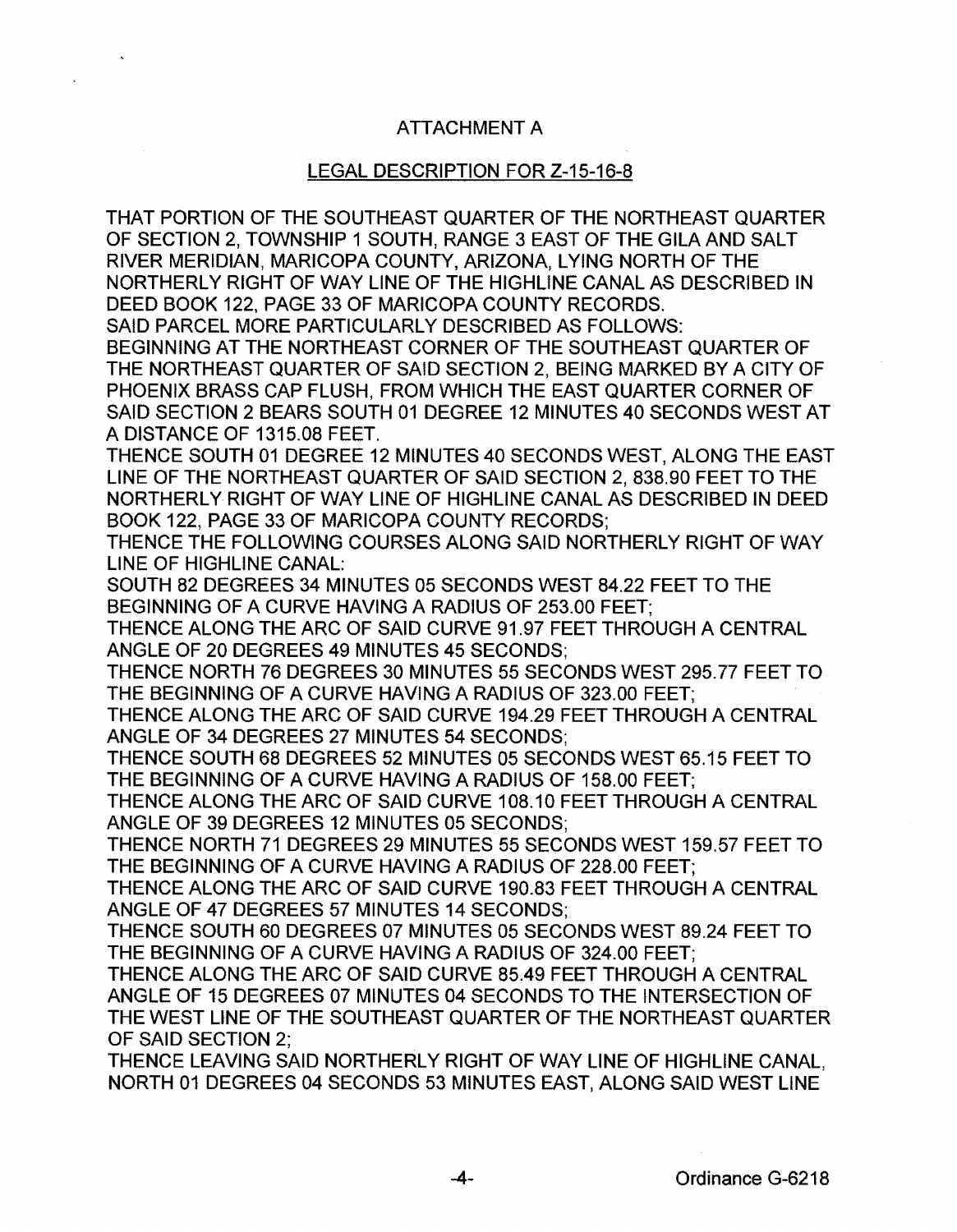855.61 FEET TO THE NORTHWEST CORNER OF THE SOUTHEAST QUARTER OF THE NORTHEAST QUARTER OF SAID SECTION 2; THENCE ALONG THE NORTH LINE OF THE SOUTHEAST QUARTER OF THE NORTHEAST QUARTER OF SAID SECTION 2, NORTH 89 DEGREES 51 MINUTES 49 SECONDS EAST 1313.82 FEET TO THE POINT OF BEGINNING.